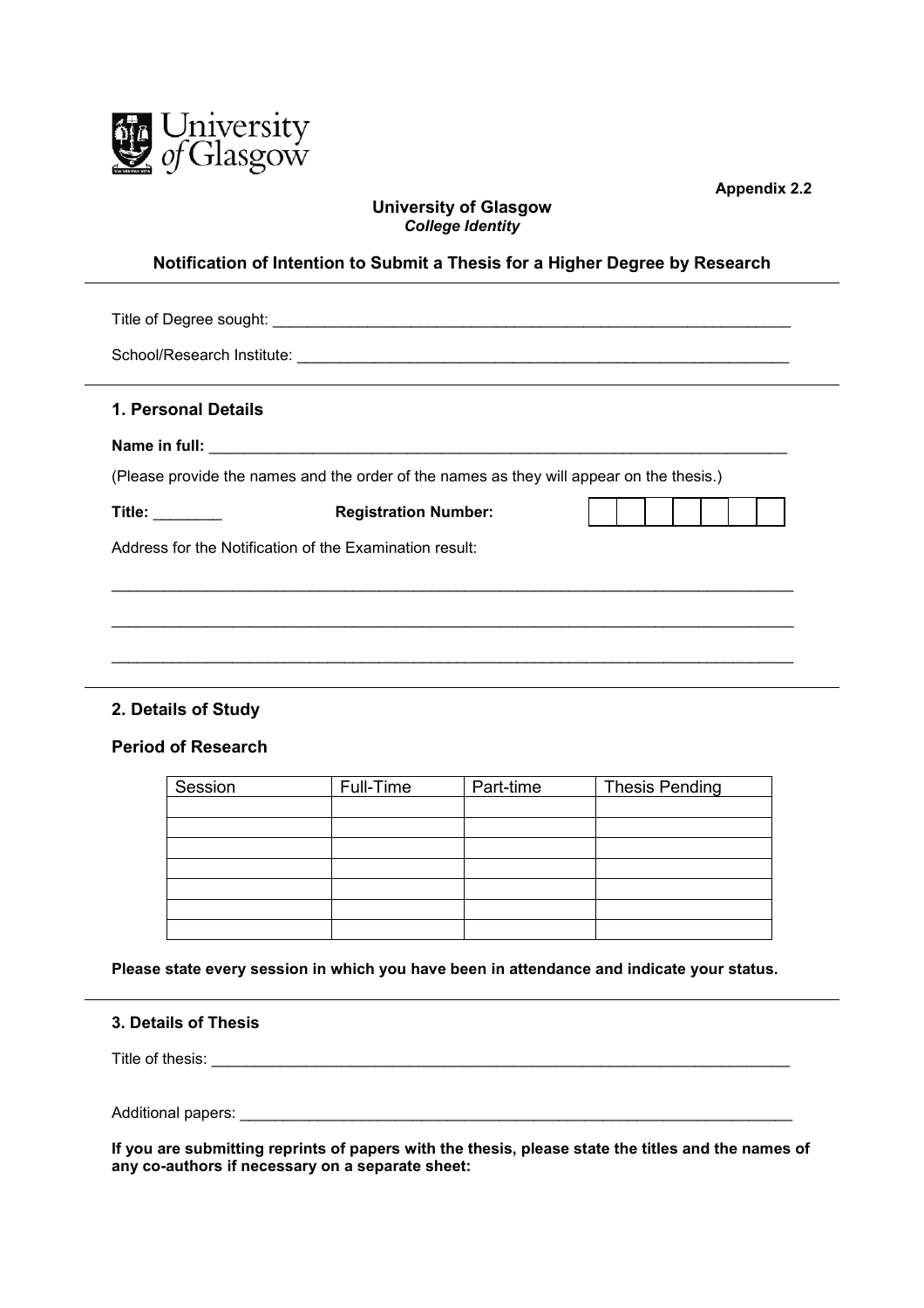**If you are submitting 'documentary appendices' <sup>1</sup> with your thesis, please detail this here:**

**1Documentary Appendices refer to information submitted with your thesis, but which does not form part of your thesis. For example, a rare or obscure text that might be necessary for an examiner to effectively understand your work.**